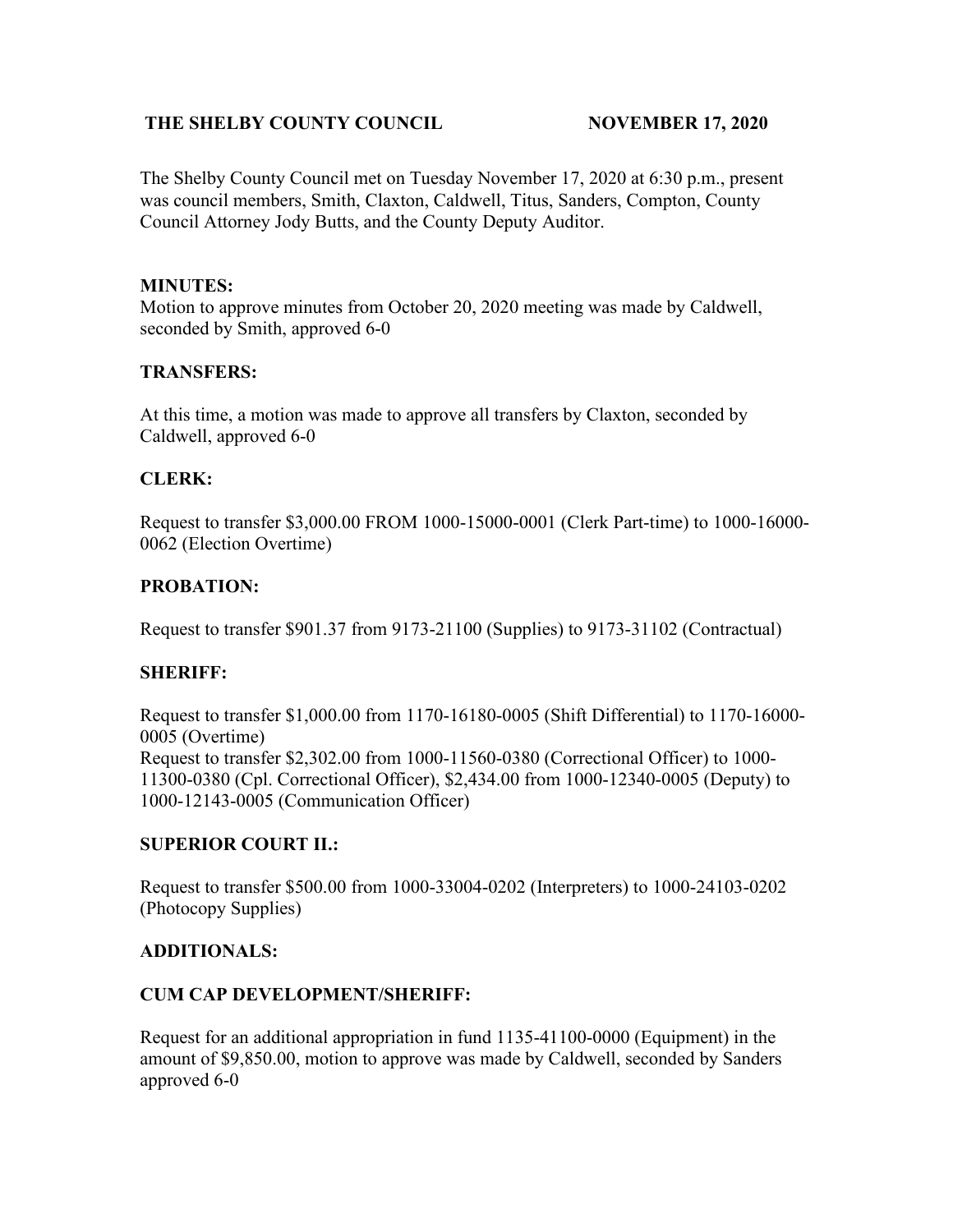## **PROSECUTOR / PRETRIAL:**

Request for an additional appropriation in fund 2504-31202-0000 (Special Trail) in the amount of \$10,000.00, motion to approve was made by Sanders, seconded by Caldwell, approved 6-0

## **COMMISSIONERS / LOCAL ROAD & STREET:**

Request for an additional appropriation in fund 1169-36522-0000 (Community Crossing Grant) in the amount of \$180,000.00, motion to approve was made by Sanders, seconded by Caldwell, approved 6-0

# **MISCELLANEOUS:**

# **INTERLOCAL AGREEMENT / ORDINANCE WITH CITY/INSPECTOR:**

Titus presented the Council with an interlocal agreement between the City of Shelbyville and Shelby County regarding the Building Inspectors. Motion to approve was made by Sanders, seconded by Compton, approved 6-0

Titus also presented the Council with Ordinance 2020-23 approving the interlocal agreement between Shelby County and the City of Shelbyville, Indiana regarding Building Commission Conflicts of Interest and Unavailability of Staff. Motion to approve was made by Sanders, seconded by Smith, approved 6-0

# **EMERGENCY MANAGEMENT / COVID SUPPLIES REQUESTS:**

Ryan Hansome presented the Council with a request from Judge Riggins to order supplies for the new Magistrate Court, this request is for \$1,500.00, motion to approve was made by Sanders, seconded by Caldwell, approved 6-0

### **HUMAN RESOURCE / 2021 SALARY ORDINANCE:**

Donna presented the Council with Ordinance 2020-24 the 2021 Salary Ordinance. Motion to approve was made by Caldwell, seconded by Claxton, approved 6-0

### **HUMAN RESOURCE / EMPLOYEE REPLACEMENT:**

**Clerks Office:** Request to replace an employee that will be retiring at the end of the year. Motion to approve was made by Claxton, seconded by Caldwell, approved 6-0

# **KYLE BARLOW / SOLAR FARM:**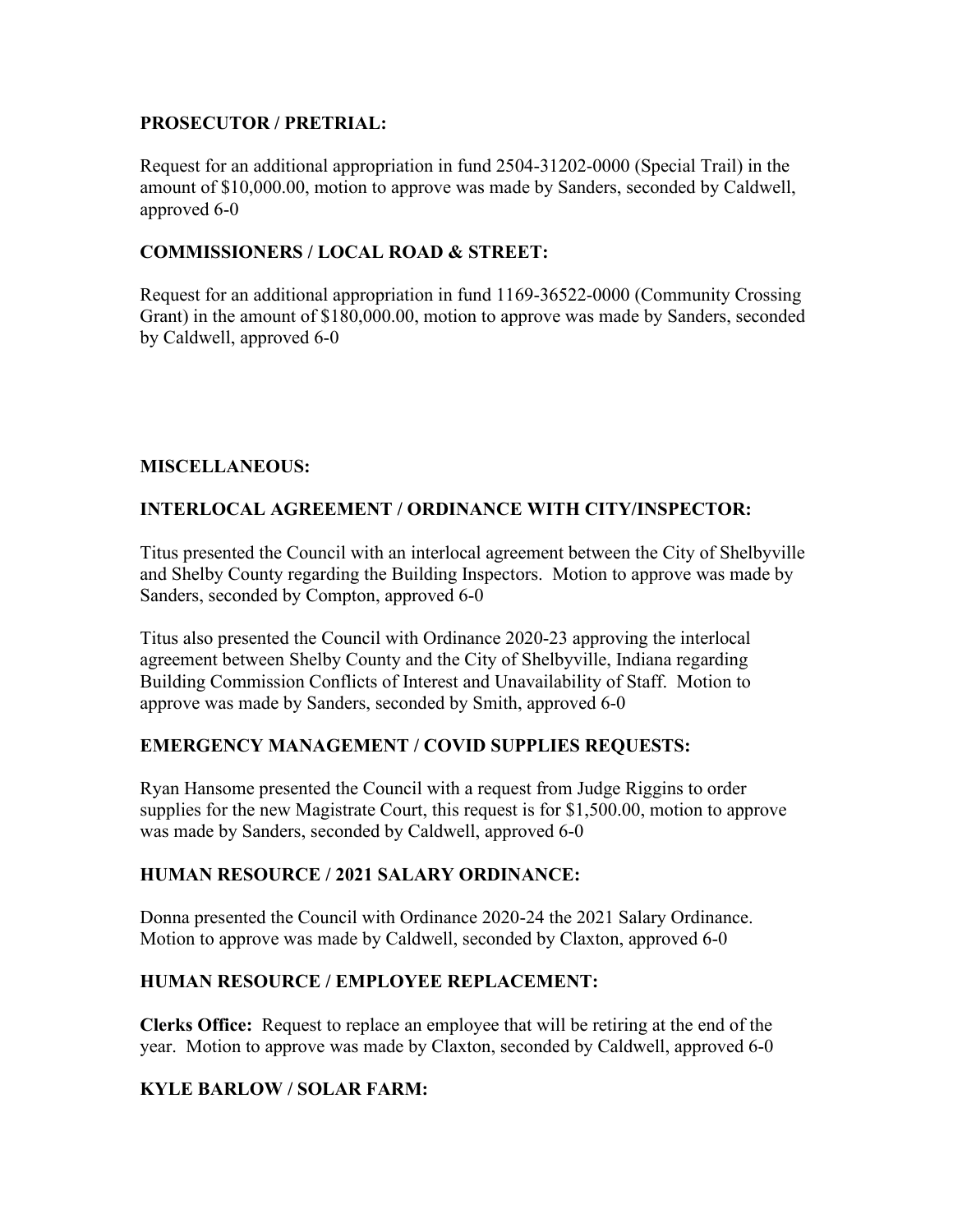The last few weeks our group has learned of a  $3<sup>rd</sup>$  solar company out in our county working aggressively soliciting land east of Shelbyville and the Little Marion area, that company's name is Hecate. We have had landowners reach out to us and complain about Hecate consistent and relentless contact. People in this county are becoming aware of this solar blitz and the tactics these solar companies are using. Some of the neighbors must names of landowners being cornered by Hecate. Some of these names are cause for alarm to the citizens of this county. Why is Shelby County being harassed for industrial solar and why is it being allowed? Switching gears to what more of what you people on the board do, tax abatement concerns. I recently read a paper by Dr. Michael Hicks from Ball State titles The Fiscal Impact of Local Property Tax Abatements in Indiana. I first heard his name when first given an article by Dr. Hicks from our County Government Officials, some sitting on this board speaking favorably on solar. He said and I quote "There is not a strong relationship between abatement and the growth of assessed value over time. The implication is that on average the use of abatements as a tool for growing a property tax base is not particularly affected, these findings cast doubt on the ability of Indiana systems of property tax abatements to increase the tax base or control property tax rates." Nowhere in the Indiana Law concerning tax abatement are the words Lessee, Lessor or Tenant. The word owner is mentioned 119 times. Are Tax Abatements even available to tenants as they do not own the land? How can an individual property owner be given a tax abatement? How can a company that is only a tenant or lessor be given a tax abatement? Titus and Jody Butts advised you can not get an abatement on the land only personal property. In the copy of the Ranger Power Lease that we have there is a clause that states, Ranger Power can still argue the arrangement of their abatement in court, if they choose to. So, they can try to change the terms after the fact. They can try I did not say they could, but that is in their lease that we have a copy of. Titus asked Jody if they could change the tax abatement that the Council gave. Jody advised no. It states in the lease that the landowners are still supposed to apply for AG Tax Credits if available, because they are still the landowner, not Ranger Power or Speedway Solar. These companies will not receive the tax bills for the real property (that you have clarified with me), but the landowner will, so the landowner did not apply for any abatements Speedway Solar did. So, I guess our concern as a group is that and I guess you have clarified that for me. These companies are applying for abatements or coming into our county asking for abatements and they can potentially change that (but you are telling me they cannot), but that is what their lease states. Another concern is prime farmland developed and producing crops does not meet the legal definition of an economic revitalization area under Indiana Code 6-1-12.1. To define an era for you, it is an area in a city or county which has become an undesirable for or impossible of normal development an occupancy because of lack of development, cessation of growth, deterioration of improvements or character of occupancy, age, obsolescence, substandard building or other factors which have impaired values or prevent a normal development of property or us of property. Titus ask by that ordinance it is not legally possible, Barlow advised by the way he reads it. Barlow advised he had the two documents here that are the declaratory final ERA of resolution of our county with Speedway Solar/Ranger Power.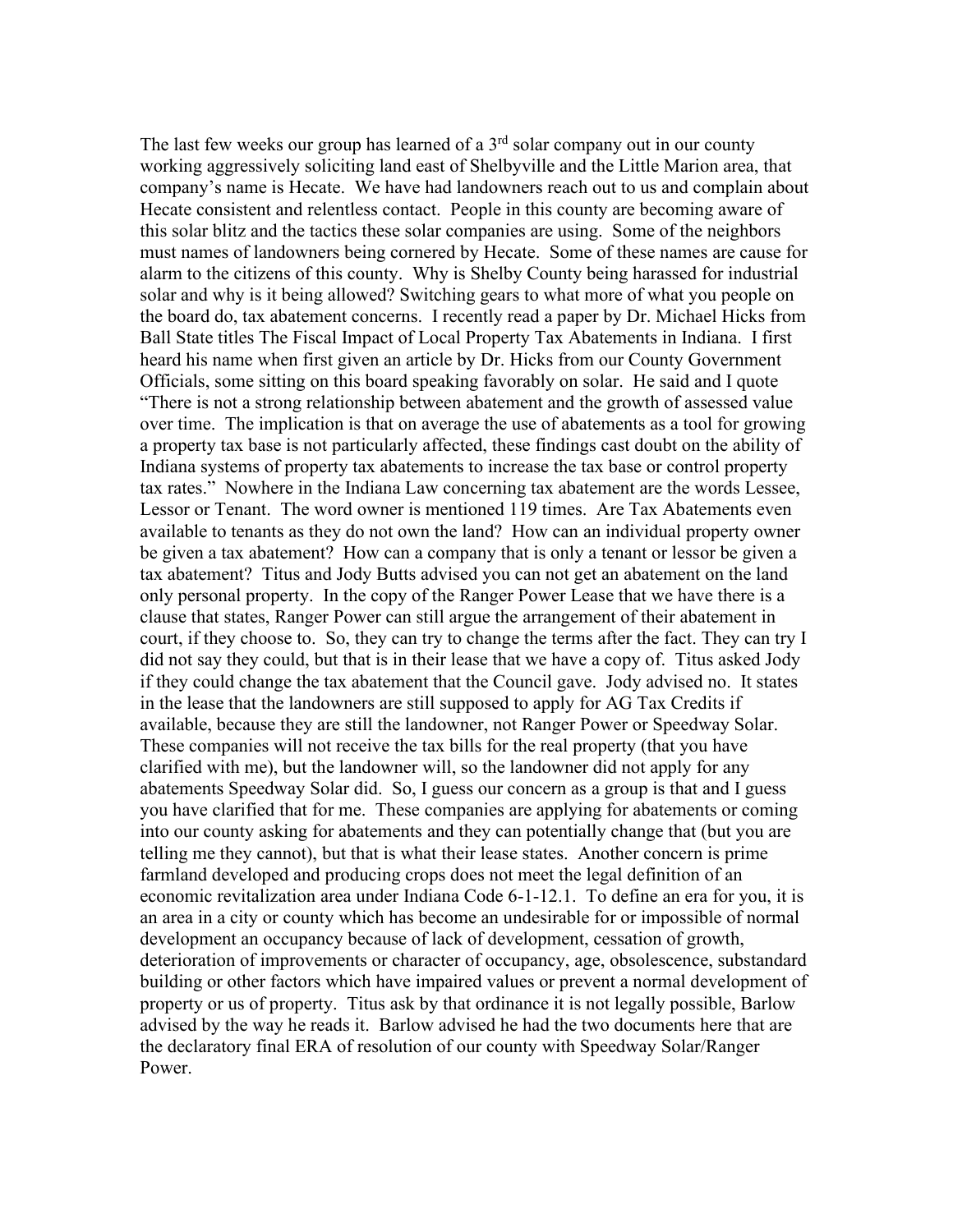The documents are the process that are used to claim that Speedway Solar/Ranger Power applied for an ERA. In section 2.5 of that code: after the completion of materials described in that sub-section, the designated body shall pass a resolution declaring the area an ERA, the resolution must contain a description of the affected area and be filed with the County Assessor. The only things are neither of these documents describe the affected area. The only thing that these talk about are the jobs it is going to bring. Farmland cannot be deemed undesirable land. As farmers we fight over it, we go to auctions we try to buy it, it is not under-developed, it increases its value every year. Why are we designating this land an ERA? Why did we? Jody advised there are other factors to look at in giving abatements, and the whole purpose of a tax abatement is to stimulate Economic Development. Barlow- so jobs, but these things do not bring jobs. Titus – well tax rates there will be the Real Property that the Personal Property sits on will go from AG to Commercial Land. Barlow – but why would we make it an ERA? What is the purpose of that? Titus  $-$  it would have to be to go thru abatement process. Barlow- its for abatement to get abatements for these companies. These two documents touch on construction jobs, salaries of construction workers, benefits that will bring to our community which are negligible which we have proven that. The truth is these companies are begging to be here, they want to be here. So why are we giving them an abatement to be here. Titus – we look at abatements for all people that want to come to the county not just solar companies. Anymore it is almost the cost to do business. So, if you continue not to give abatements companies, you will not get any type of development. Barlow – In Madison County they just had their abatement overturned, but that energy company is there doing the project, they do not have to have the abatement. So, in my opinion our county is missing out on 5-7 million dollars by giving them an abatement. They want to be here because of the high transmission power lines. We have been told this by representatives of many solar plants. So, if we have them, why give them abatements. Titus- we have not given anyone an abatement yet; we have Ranger Power one. Barlow – I just do not think what was done was right, this truly is not an ERA. I do not believe we followed it right by giving the description of the area because it is not in these two documents. All is talked about are the jobs, construction jobs, the salary. The guys from what I have been told are going to install these are going to be out of Indianapolis. They aren't going to stay in our hotels, they might eat lunch in our town, there money is not going to stay here, like other jobs like when the pipeline came through and all of the guys did. So why are we giving these companies abatements. Titus – we gave Ranger Power an abatement and we have not even heard from SPOWER or if they are going to even want one. Barlow- but the presence has been set that we gave Ranger Power one. Titus- things change, I cannot say we will, and I cannot say we will not. Barlow- I guess as a farmer if I can buy a piece of property come in and declare an ERA and get a tax abatement from you guys on the property. But you cannot. Titus – you cannot abate property; you can abate personal property, but you cannot abate the land. I will tell you if this tactic is used in future project, there is a 10 day appeal period and after that it can be appealed and from what I have been advised on, is the only thing a Judge would rule on is whether the land meets the description of an ERA. In closing the BZA has to approve a special exemption to allow prime farmland to be used for commercial or industrial project and then the County Council turns around and declares it an ERA so we can get a tax abatement. Does anyone else see the problem here? It just seems that we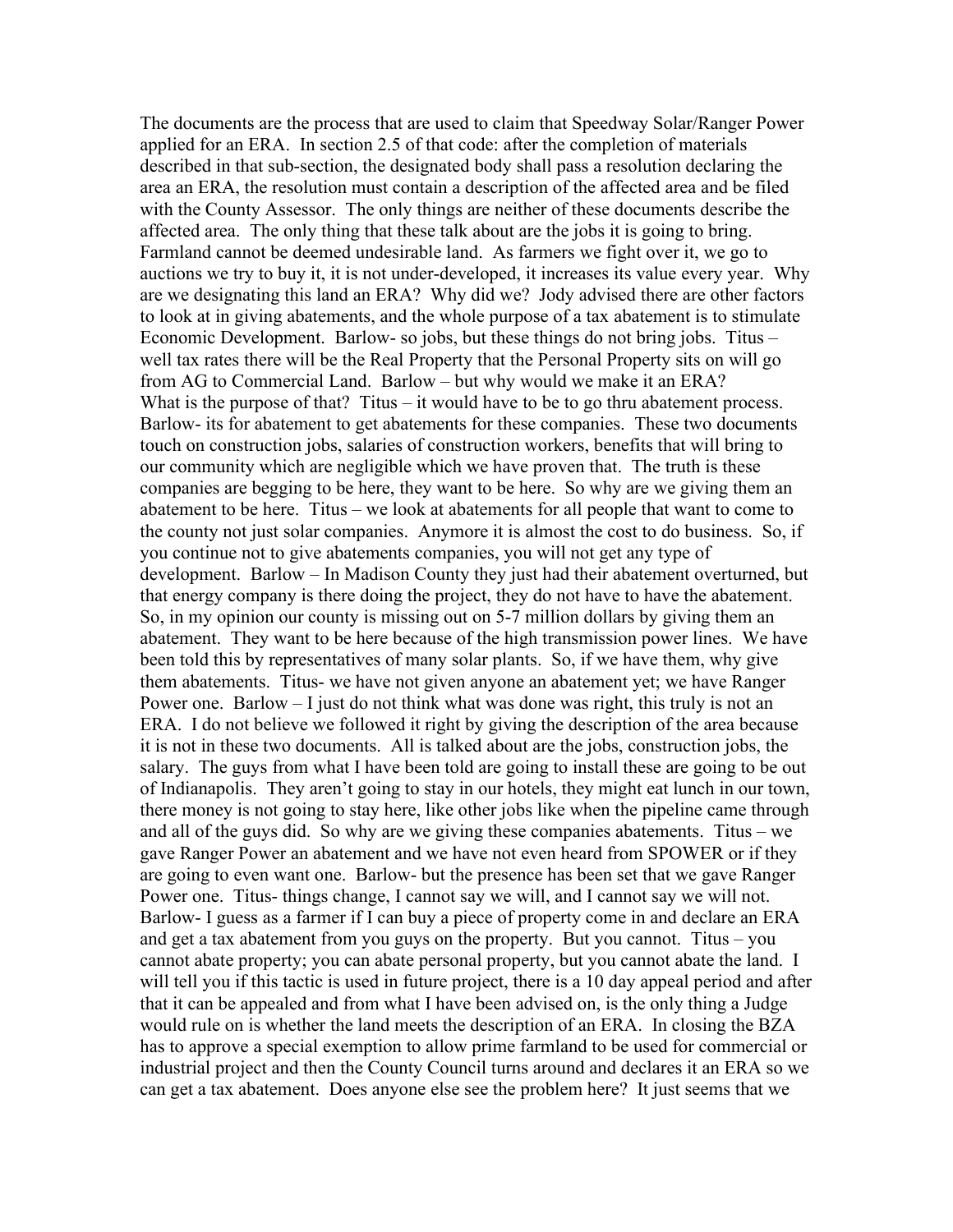jump thru hoops to give these companies what they want. It would be different if these companies were bringing hundreds of jobs to this county, but they are not. So, we are not getting the jobs, were not getting the power, we are getting some tax incentives by the company going to the schools, but at what cost down the road. Does anyone know? There is not a solar plant that has been around longer then 10 years to see how the decommissioning process is going to go if they are toxic. Nobody knows these answers. We are being targeted heavily in the county for industrial solar. I am worried that these companies do not have the interest for what is best for this county. They are worried about their bottom line. I read thru a transcript last night. Indiana Solar got brought up in this conversation along with Bank of America, JP Morgan Chase, all these people are talking about Indiana Solar and I think it is because our laws are lacked, I don't think they are doing their research, they are wondering what this is going to bring down the road. We have been told we are panicking. I asked the Commissioners last Monday, we have Hecate here, we have SPOWER here trying to get land, or now they are going to slow down, Speedway Solar/Ranger Power already happening all in a year and a half. So, I asked Mr. Nigh are the people in Little Marion panicking now are we panicking now at what point to this panic become a reality? We are being awfully risky. If you build places like POET, Bunge, these companies bring jobs, they are not leaving. These solar companies can sell you lease whenever they want to, file bankruptcy. I will get you a copy of the lease if you want it. One last thing I would like to share with you this is from a Madison County Councilmen and what he said. Sorry I did not have time to get the video it to the Auditor, but it is a minute and a half. This Madison County Councilman was threatened to change the vote for the solar farm.

#### **Blake Newkirk:**

I have a couple clarifying questions. So, the property use will change from agriculture to commercial, so they do not get the abatement off that. Titus – yes, we have told you guys this many times. Blake – I just wanted to clarify this. Blake- how many years did you think this contract was when you gave them the abatement? Titus  $-25$  to 30 years. Blake – you will see in the lease agreement, the only thing they guaranteed these landowners is five years. Titus- do they renegotiate after five years? Blake – no, it is a 5 years, they give them their payment upfront for the first 5 years and then if the company decides to construct a facility there and produce it then automatically rolls the first extension and so in lease years you have years 1 thru 5 guaranteed and then years 6-10 if extended and then 11-15, 16-20 so on and so forth. It is subject to 7 extension terms of 5 years each totaling up to 40 years of production term if all options and extensions are exercised. So realistically they can bail out before the tax abatement even runs out. There is a clause in here that says no guarantee of construction or production. There is also another clause in here on taxes and how the owner must try and gain those agriculture exemptions. Another clause that is in there, say the landowner must do whatever it takes to get this project passed. Blake continues to read other clauses and said she would send it to the Council to read.

#### **SUPERIOR COURT II. / COVID EXPENSE REQUEST:**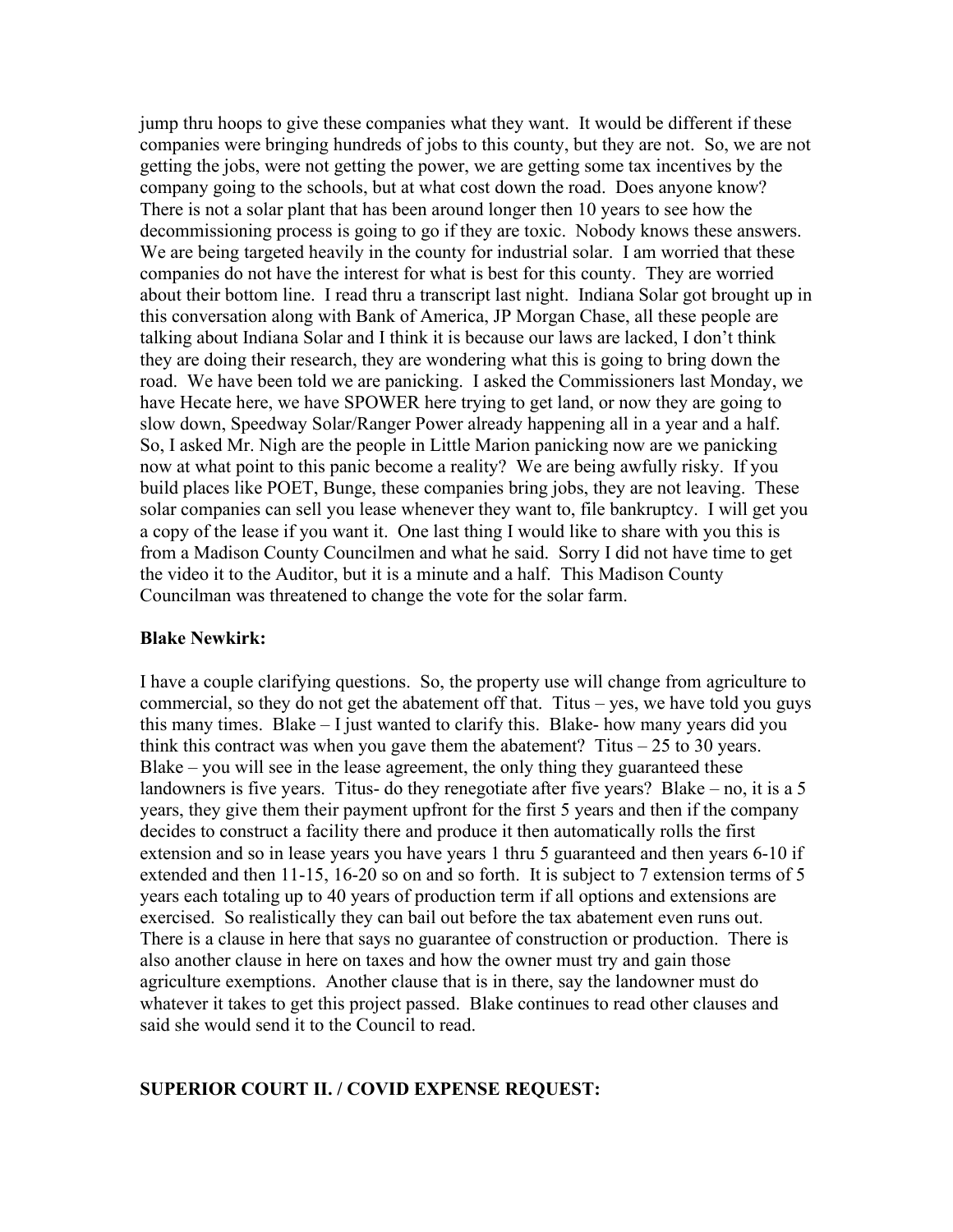Judge Riggins is requesting to purchase a fingerprint machine- this machine will allow convicted felons to be able to do their fingerprints after they leave court instead of having to go over to the jail and really this is to help with the spread of COVID also. This machine is approximately \$18,000. Motion to approve and not to exceed \$19,000.00 was made by Claxton, seconded by Caldwell, approved 6-0

There being no further business a motion to adjourn was made by Caldwell, seconded by Smith approved 6-0

 $\_$  , and the contribution of the contribution of  $\_$  . The contribution of  $\_$  ,  $\_$  ,  $\_$  ,  $\_$  ,  $\_$  ,  $\_$  ,  $\_$  ,  $\_$  ,  $\_$  ,  $\_$  ,  $\_$  ,  $\_$  ,  $\_$  ,  $\_$  ,  $\_$  ,  $\_$  ,  $\_$  ,  $\_$  ,  $\_$  ,  $\_$  ,  $\_$  ,  $\_$  ,  $\_$  ,  $\_$  ,

 $\_$  , and the set of the set of the set of the set of the set of the set of the set of the set of the set of the set of the set of the set of the set of the set of the set of the set of the set of the set of the set of th

 $\_$  , and the contribution of the contribution of  $\_$  . The contribution of  $\_$  ,  $\_$  ,  $\_$  ,  $\_$  ,  $\_$  ,  $\_$  ,  $\_$  ,  $\_$  ,  $\_$  ,  $\_$  ,  $\_$  ,  $\_$  ,  $\_$  ,  $\_$  ,  $\_$  ,  $\_$  ,  $\_$  ,  $\_$  ,  $\_$  ,  $\_$  ,  $\_$  ,  $\_$  ,  $\_$  ,  $\_$  ,

 $\_$  , and the contribution of the contribution of  $\_$  . The contribution of  $\_$  ,  $\_$  ,  $\_$  ,  $\_$  ,  $\_$  ,  $\_$  ,  $\_$  ,  $\_$  ,  $\_$  ,  $\_$  ,  $\_$  ,  $\_$  ,  $\_$  ,  $\_$  ,  $\_$  ,  $\_$  ,  $\_$  ,  $\_$  ,  $\_$  ,  $\_$  ,  $\_$  ,  $\_$  ,  $\_$  ,  $\_$  ,

 $\_$  , and the contribution of the contribution of  $\_$  . The contribution of  $\_$  ,  $\_$  ,  $\_$  ,  $\_$  ,  $\_$  ,  $\_$  ,  $\_$  ,  $\_$  ,  $\_$  ,  $\_$  ,  $\_$  ,  $\_$  ,  $\_$  ,  $\_$  ,  $\_$  ,  $\_$  ,  $\_$  ,  $\_$  ,  $\_$  ,  $\_$  ,  $\_$  ,  $\_$  ,  $\_$  ,  $\_$  ,

NAY AYE

ATTEST: